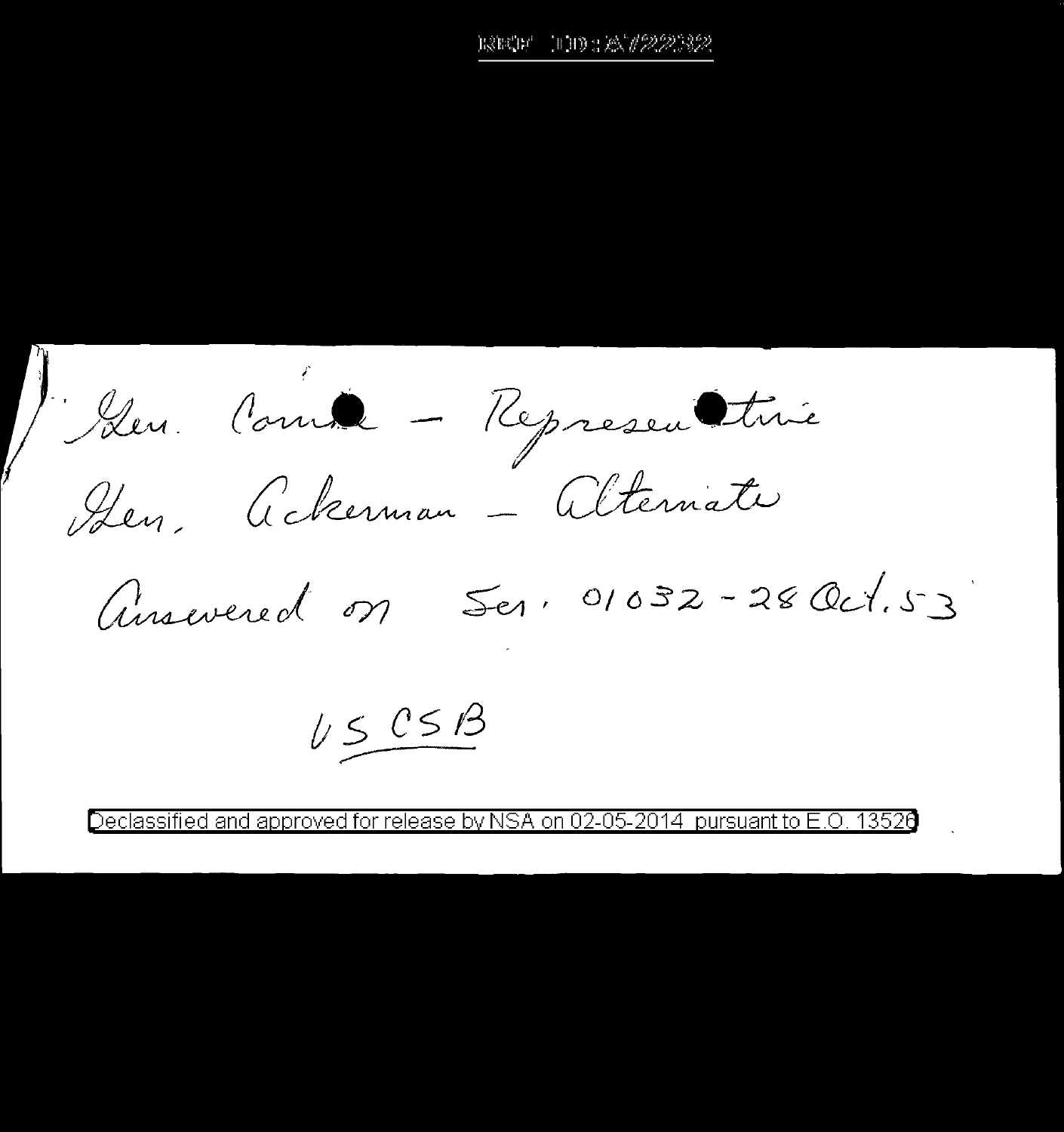**REF ID: A72232** 

**ANTEST** 



Serial: 0385

16 OCT 1953

CONFIDENTIAL - SECURITY INFORMATION

MENDRANDUM FOR THE SECRETARY OF DEPENSE

SUBJECT: Implementation of the National Security Council Directive on Communications Security

1. In order that implementation of the Mational Security Council Directive on Communications Security may become effective in the near future. I am submitting two memoranda for your consideration.

2. The memorandum attached as Inclosure 1 is proposed in order that the Special Committee of the Tational Security Council on Communications Security may cause the United States Communications Security Board to be convened. The Board may then proceed to establish such procedures, rules, and organizational structure as are necessary for it to become a functioning body. I recommend that your representative be proposed as Chairman pro tem, and upon concurrence of the Secretary of State. that a memorandum substantially as shown in Inclosure 1 be promulgated by the Executive .ecretary of the National Security Council.

3. The memorandum attached as Inclosure 2 is proposed for the purpose of convening an ad hoc group within the Department of Defense to recommend to you a formal directive for implementation of the National Security Council Directive on Communications Security within the Department of Defense. The Director of the Astional Security Agency was designated Chairman by the pecretary of Defense for a similar ad hoc group which prepared an implementing directive for the Wational Security Council Intelligence Directive No. 9 (Revised). I have therefore proposed myself as Chairman of this ad hoc group. I recommend that you approve the memorandum attached as Inclosure 2 and forward it to the indicated addressees.

> **PALPH J. CANINE** Lieutenaut General, US Army Director

2 Incls  $a/\mathbf{r}$ C/S<br>S/ASSE<del>CIOLOGY/RF<sup>20</sup>Sell</del>-explanatory. ce: AG  $DCS/P$ Mr. Larkin,  $P/P$ , Ex 60605, 16 Oct 53  $P/P$  $C/SEC$  $R/D$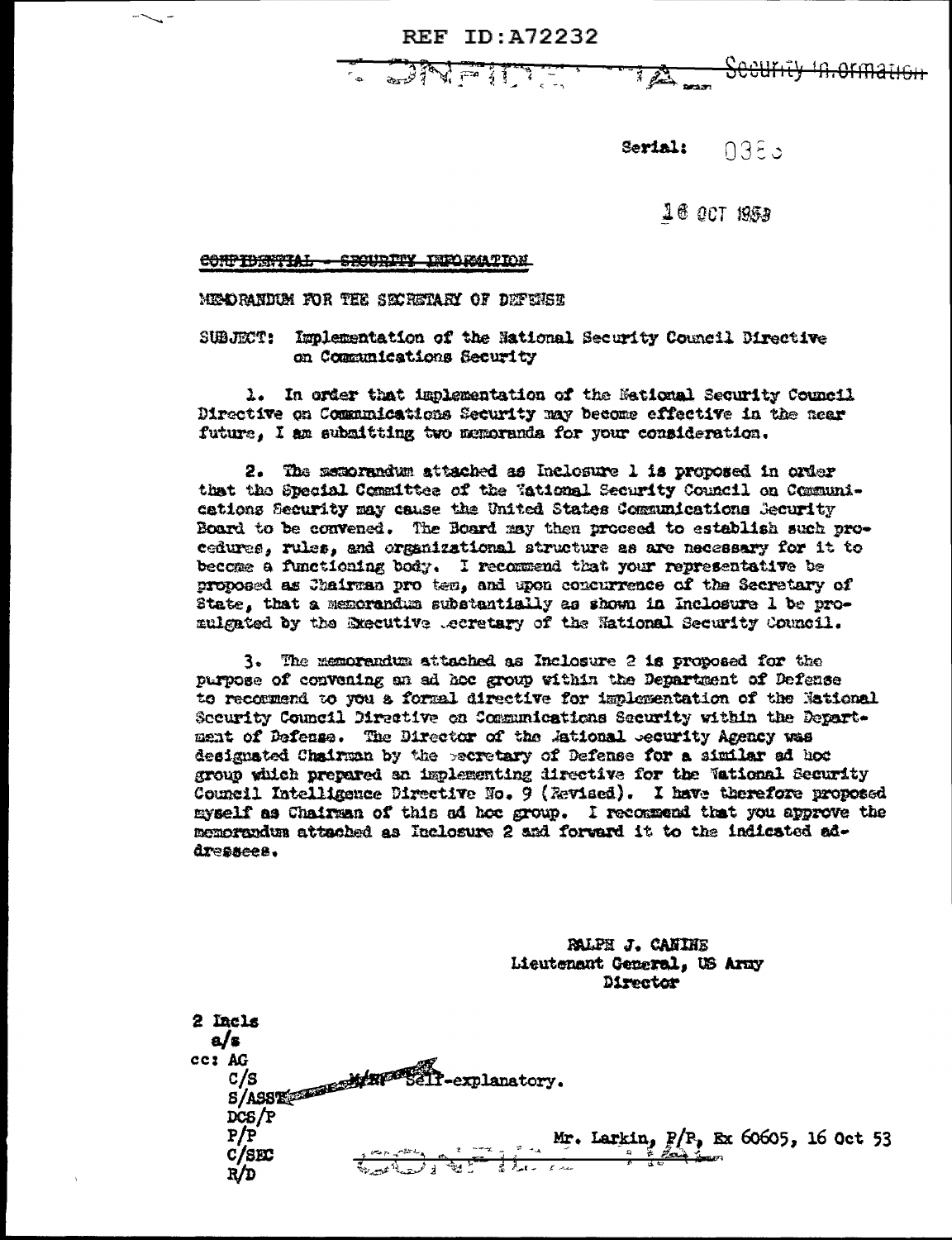REF ID: A72232 12 : 21 - 21 - 22 - 22 - 3 - 1 - Security Information **ONfilet** 

**EXECUTIVE OFFICE OF THE PRESIDENT** RATIONAL SECURITY COUNCIL

MEMORARDUM FOR THE SECRETARY OF STATE SECRETARY OF DEFINISE SECRETARY OF THE TREASURY DIRECTOR, FEDERAL BUREAU OF INVESTIGATION SECRETARY OF THE ARMY SECRETARY OF THE BAVY SECRETARY OF THE AIR FORCE DIRECTOR OF CENTRAL INTELLIGENCE DIRECTOR OF THE EATIONAL SECURITY AGENCY ATOMIC EXERCY COMMISSION

SUBJECT: Communications Security (COMSEC)

Reference: National Security Council Directive on Communications Security

The Special Committee of the Rational Security Council for COMSEC Matters has requested the addressees to designate their respective representative to the United States Communication Security Board (USCEB), as constituted by the reference.

The Special Committee has designated , of the Office of the Secretary of Defense, as Chairman pro tem, USCSB, until such time as a permanent chairman is duly elected by the members of the Board.

The addressees should inform the Chairman pro tem of their designgted representatives. The Chairman pro tem will convene a meeting of the Board as soon as practicable.

> JAMES S. LAY, JR. Executive Secretary

Some that I this is start comed to do to the street

Inflance-1